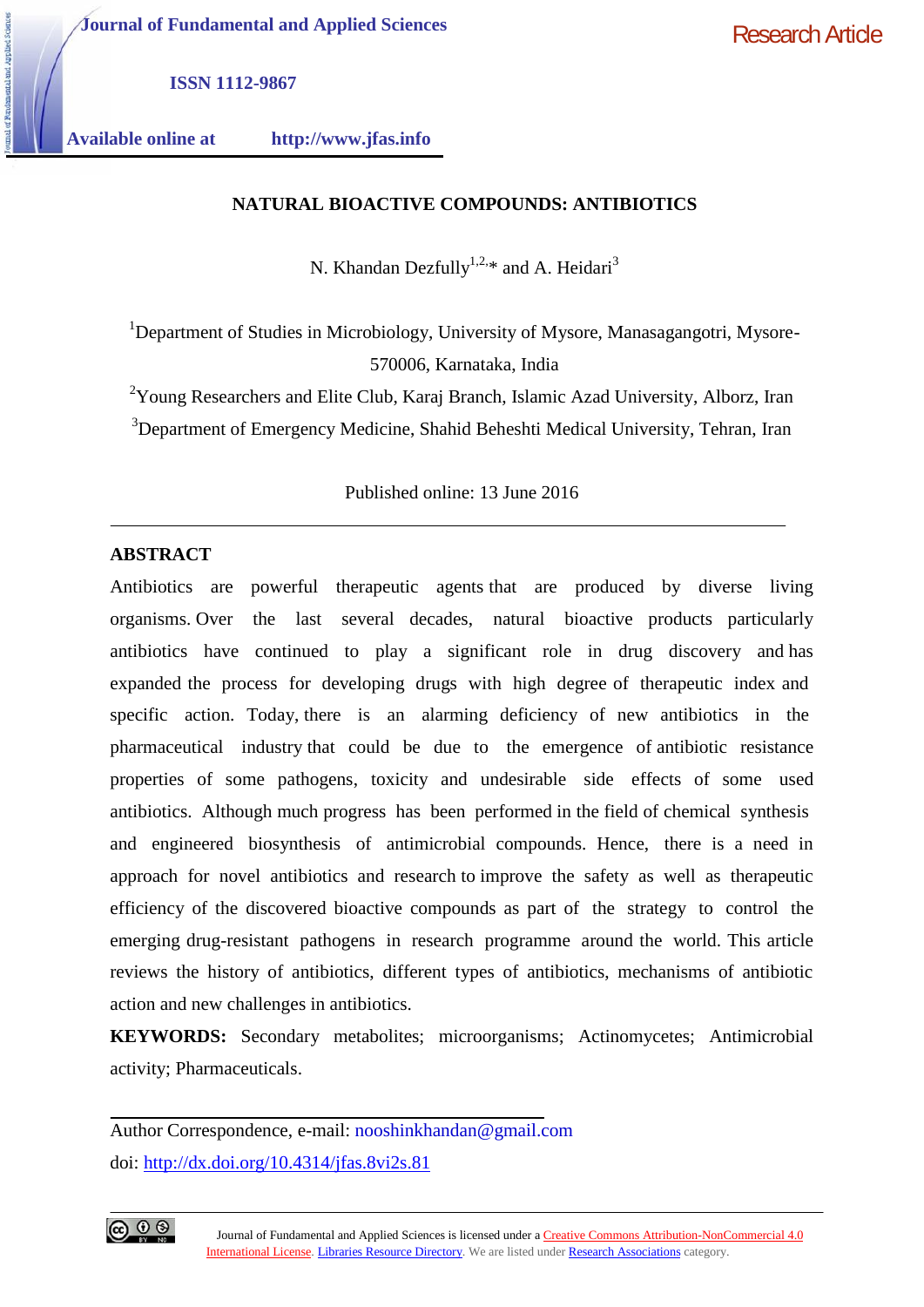### **1. INTRODUCTION**

Antibiotics are the most important class of natural bioactive compounds (as a secondary metabolites) with low molecular weight (MW 3000) which are produced by or derived from diverse organisms (bacteria, actinomycetes, fungi, algae, lichens, green plants, etc.) by fermentation, which have the capacity of inhibiting or terminating total metabolic cell activity [1-3]. The word antibiotic came from the Greek word antibiosis (Gr. anti, "against"; bios, "life") a term coined by Louis Pasteur's pupil Paul Vuillemin in 1889. They are defined as a chemical substance that either inhibits the growth of or destroys microorganisms. These natural compounds can show either antimicrobial (antibacterial, antifungal, antiprotozoal), antiviral and antitumor activities. They considered as 'bioactive compounds' because they have biological activity. Antimicrobial compounds are classified based on the range of effectiveness in to broad spectrum that are (effective against many types of microorganism) and narrow spectrum (effective against a limited group of microorganism) [1]. Antibiotics have been used in a variety of industries such as pharmaceuticals [4] and food industry , especially in the field of prebiotics and probiotics [3, 5]. This review outlines the history of antibiotics, different types of antibiotics, the mechanism of antibiotics action and new challenges in antibiotics.

## **2. HISTORY OF ANTIBIOTICS**

Since the beginning of human suffering from infectious diseases caused by microorganisms, the search for solutions started and leads to discover of wide range of antibiotics from microorganisms such as actinomycetes [6, 7]. Thus, the microorganisms have made prominent contributions to the health and well-being of people throughout the world [8, 9]. Although penicillin was the first antibiotic, discovered by Alexander Fleming in 1928, but it was not until the early 1940s that its true potential was acknowledged and large scale fermentation processes were developed for the production of antibiotics. Waksman and Schatz (1945) isolated streptomycin as a first aminoglycoside against tuberculosis and a number of other antibiotics from *Streptomyces griseus* [10, 11]*.* After the revolution in the "heroic" or "golden era", in the forties and early fifties, when nearly all groups of important antibacterial antibiotics (tetracyclines, cephalosporins, aminoglycosides, and macrolides) were discovered, the story of successfully continued [12]. It seemed that in the fifties and sixties that the main problems of chemotherapy had been solved. During this period the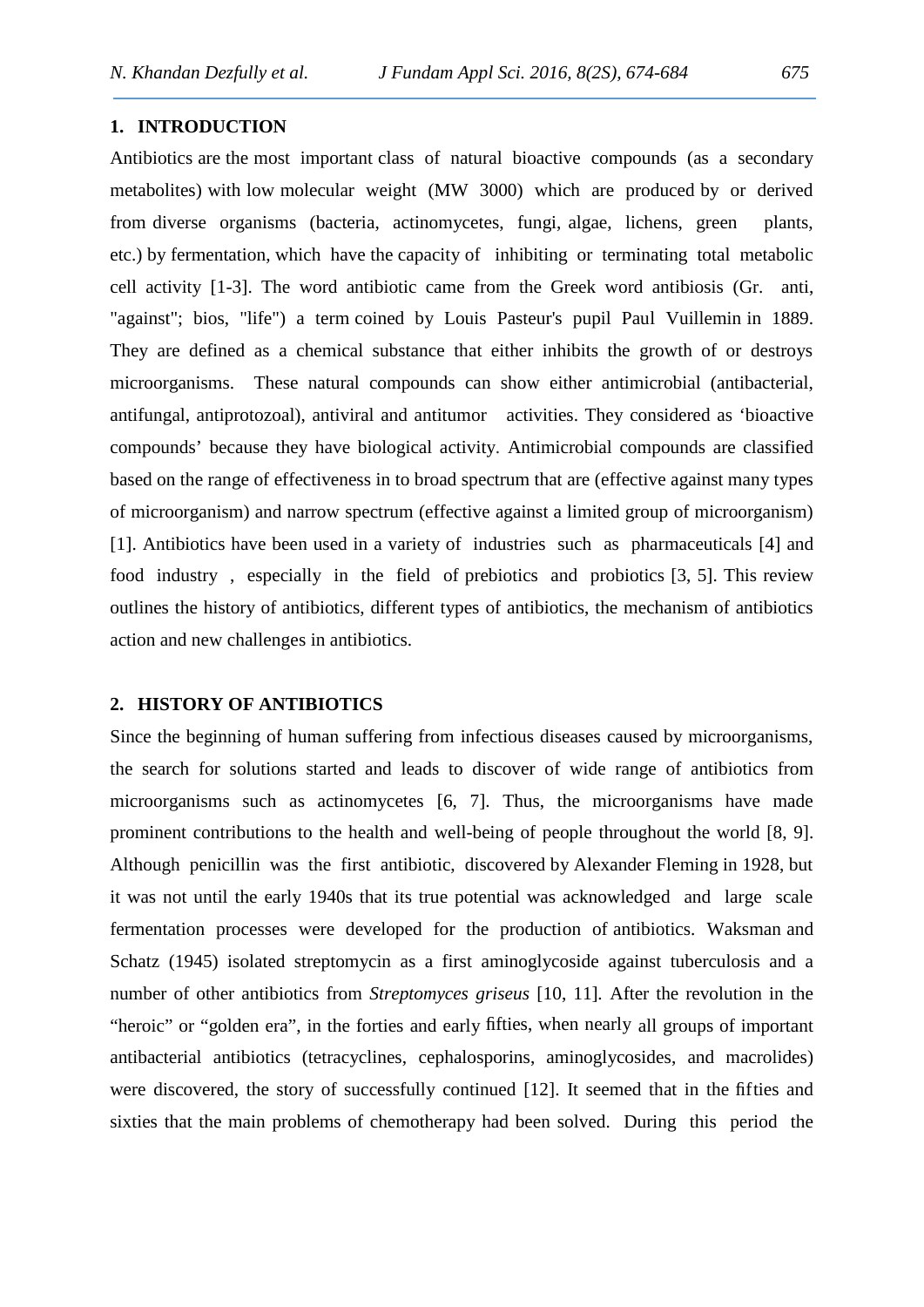discovery of antitumor [13], antiviral and non antibiotic enzyme inhibitory metabolites[14, 15] had just started [16].

In the next period, between seventies and nineties the efficiency of research had decreased because of increase in the cost of research. Despite the high cost of research the number of discovered new compounds still increased and was mainly analogue of known compounds. The scope of search for various bioactive microbial products had, however, broadened. The exploration and wide utilization of antitumor (doxorubicin) and agricultural antibiotics (antiparasitic , monensin, avermectin and glufosinate), the preliminary discoveries and utilization of microbial metabolites in the pharmacological fields (cyclosporin, statins), were important new features [16 -18]. After these years, from the nineties, the exponential increase in the number of new metabolites (mainly non antibiotic compounds, analogous and minor compounds), still continued but the occurrence of new chemical types diminished. Due to urgent clinical needs, the increasing serious problems of chemotherapy (multi drug-resistant strains, reappearing mycobacterium, HIV, etc.), new challenges in the therapy of physiological diseases and in agriculture, the modernization of classical screening methods, allowed by the new technologies, were highly required [19, 20]. The screenings have become more efficient than ever. The dramatic increase in the isolation of non-antibiotic compounds with activities in pharmacological and agricultural fields increased the share of various fungal metabolites and the chemical synthesis of more intricate structures were the most characteristic features of this period. Although, antibiotics have revolutionized medical care in the 20<sup>th</sup> century, It seems, with the beginning of the 21st Century, a new era of antibiotic research had opened [16, 21].

The number of antibiotics were known in 1940 about 10~20, in 1950, 300~400, already 800~1000 in 1960 and approximately 2500 till 1970. Since then the number of all known bioactive microbial metabolites had doubled in every ten years. In 1980 about 5,000 and in 1990 about 10,000 antibiotic compounds were known [16]. The results of an extensive research revealed that the total number of antibiotic compounds, recognized until now, is around 25,000~ 30,000 (Figure 1). Beside plants [22], microorganisms represent a good source of varied antibiotics. As, about 16,500 of antibiotics are extracted from microorganisms. Among them, over 8,700 (53 %) antibiotics are produced by Actinobacteria, 4,900 (30 %) by fungi and 2,900 (18 %) by unicellular bacteria [8, 16]. The Approximate number of known antibiotics produced by living organisms is presented in Table 1.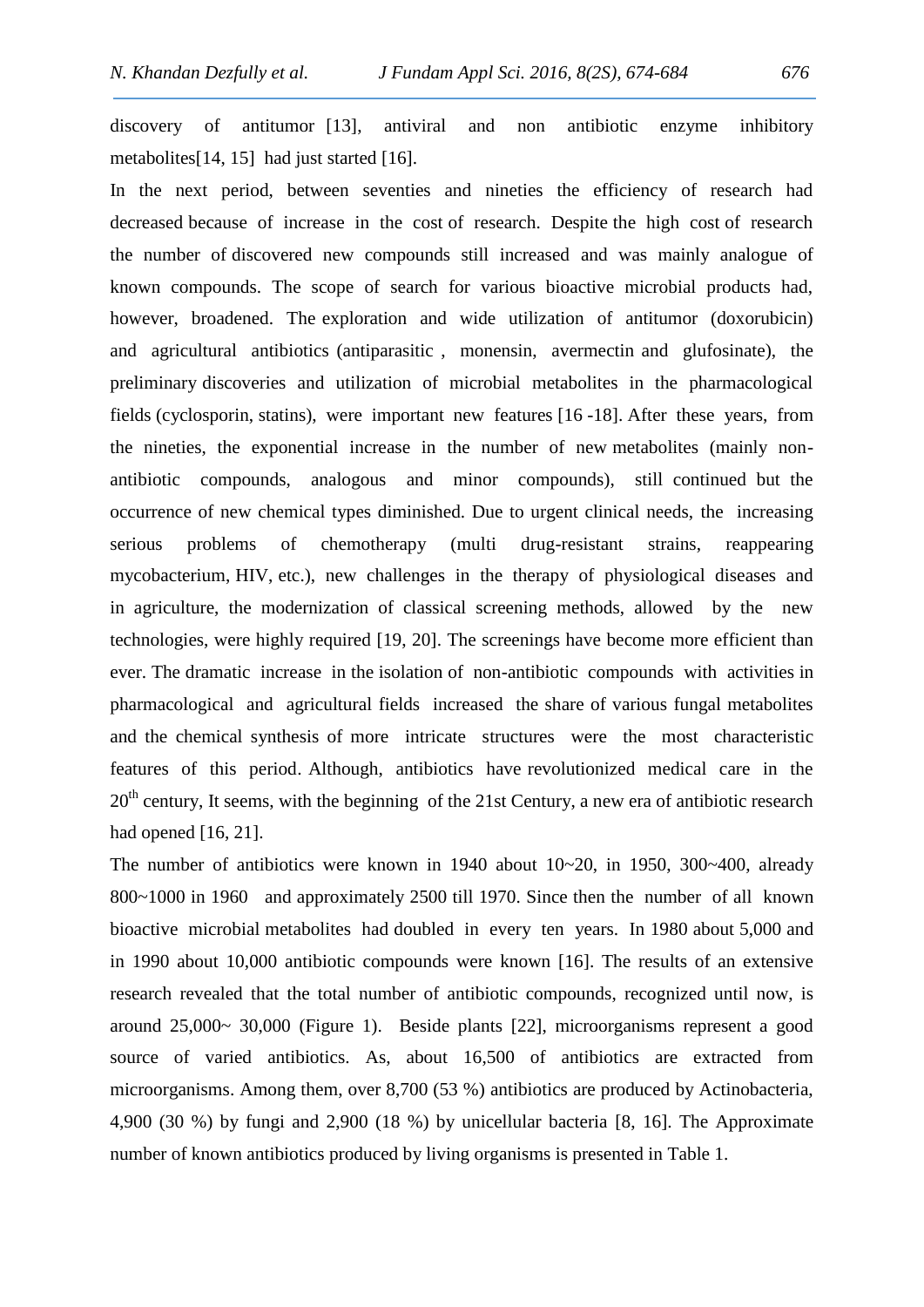**Table 1.** Approximate number of known bioactive natural products from living organisms

|                 | <b>Source</b>            |                             | <b>Antibiotics</b> |             |
|-----------------|--------------------------|-----------------------------|--------------------|-------------|
|                 | <b>Natural Product</b>   |                             | 25000 to 30000     |             |
|                 | <b>Plant Kingdom</b>     |                             | ~25000             |             |
|                 | <b>Microorganisms</b>    | <b>Microorganisms</b>       | ~16,500            |             |
|                 |                          | <b>Bacteria</b>             | 2,900              |             |
|                 |                          | <b>Actinomycetes</b>        | 8700               |             |
|                 |                          | Fungi                       | 4,900              |             |
|                 | <b>Algae, Lichens</b>    |                             | $\sim 1000$        |             |
|                 | <b>Higher Plants</b>     |                             | 10,000             |             |
|                 |                          |                             | to12,000           |             |
|                 |                          | <b>Animal Kingdom</b>       |                    | Source:     |
| Adopted<br>from |                          |                             |                    | Berdy, 2005 |
|                 | Protozoa                 |                             | $\sim 50$          |             |
|                 | <b>Invertebrates</b>     |                             | $\sim 500$         |             |
|                 | <b>Marine animals</b>    |                             | 3000 to 4000       |             |
|                 | <b>Insects/Worms/etc</b> |                             | 150 to 200         |             |
|                 |                          | Vertebrates(mammals,fishes, |                    |             |
|                 | amphibians, etc.)        |                             |                    |             |

## **2.1. Classification of antibiotics**

The great number of diverse antibiotics can be classified in different ways based on microbial spectrum, the type of biological activity and the chemical structure. But they are usually classified based on their structure and/or function [ 1,3, 23]. The major classes are as follows:

- a) ß-Lactams (Penicillins, Cephalosporins, Monobactams and Carbapenems)
- b) Aminoglycosides (Streptomycin and Kanamycin)
- c) Tetracycline
- d) Sulfonamides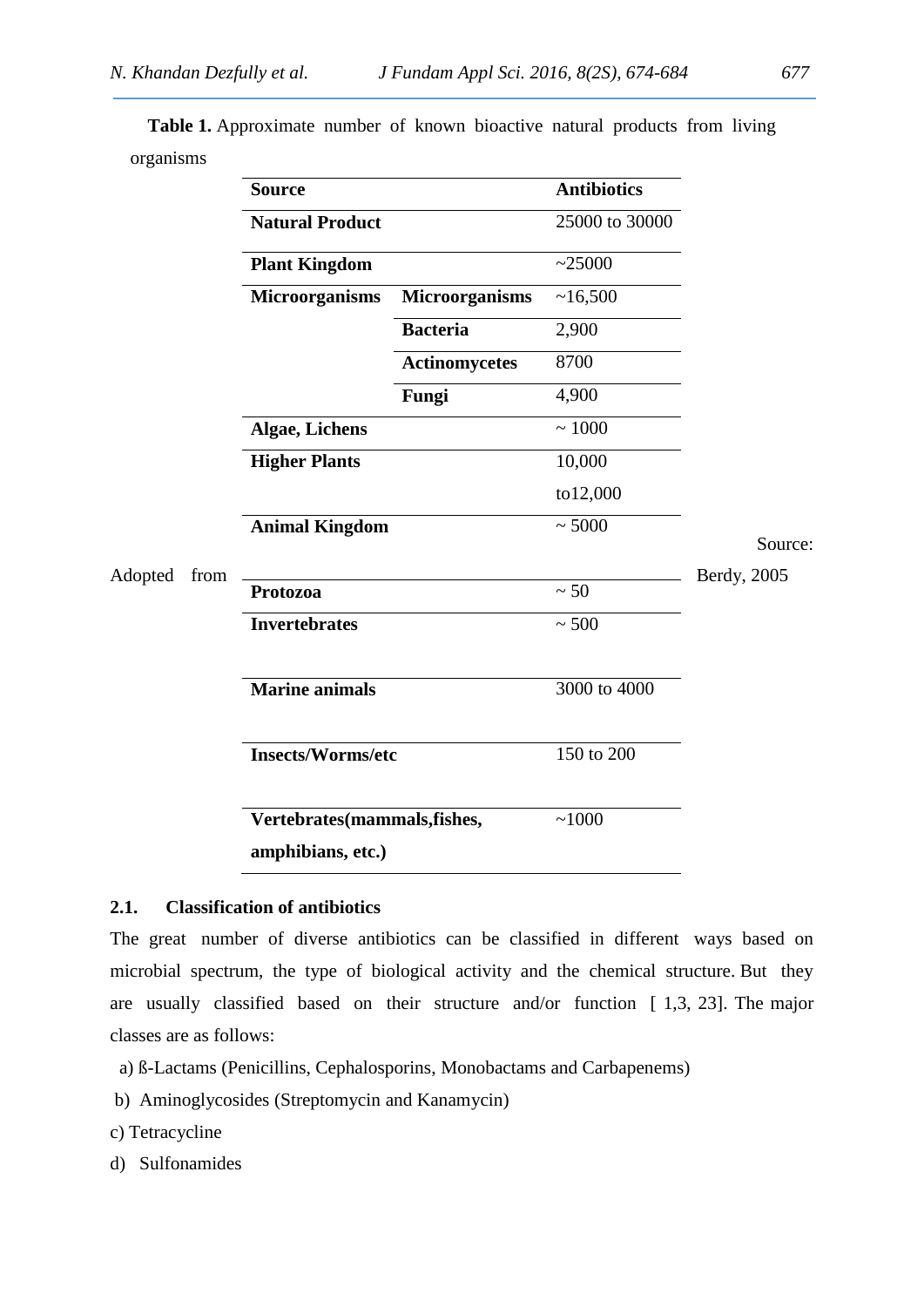e) Macrolides (Erythromycin and Quinines)

f) Glycopeptides (Vancomycin)

### **2.2. Mechanism of antibiotic action**

Antimicrobial agents are broadly classified based on in vitro behavior as microcidal (kill microorganisms directly) or microstatic (simply prevent them from growth). The major modes of action by different antibiotics include [1, 23]:

# **1)** Inhibition of Cell wall synthesis

The antibiotics such as ß– lactams (penicillin, cephalosporins) and glycopeptides (vancomycine and teicoplanin) block the ability of bacteria to synthesize their cell wall by inhibiting the synthesis of peptidoglycan.

### **2)** Plasma membrane inhibition

Certain antibiotics, especially polypeptide antibiotics, bring about changes in the permeability of the plasma membrane; these changes result in the loss of important metabolites from the microbial cell. As for example polymixin B binds to the phospholipids of the cell membrane and disrupts its integrity, destroying their ability to function as osmotic barriers.

## **3)** Inhibition of nucleic acid synthesis

A number of antibiotics interfere with nucleic acid metabolism of microorganisms. ciprofloxacine, nalidixic acid, rifamycin, trimethoprime, oxolinic acid, etc. bind to DNA gyrase (topoisomerase) thereby preventing the supercoiling of DNA, and inhibiting DNA synthesis. They are widely used in chemotherapy because they are more selective toxicity.

### **4)** Inhibition of protein synthesis

The ribosomes are the sites of protein synthesis in the bacterial cell. Prokaryotic cells have 70S ribosome which is made up 50S and 30S unit. Antibiotics such as streptomycin , gentamycin, kanamycine, tetracycline, spectinomycine, chloramphenicol, and erythromycin bind to either 50S or 30S subunit of the ribosome or to mRNA and impair the functioning.There by inhibiting the synthesis of proteins.

### **5)** Inhibition of enzymatic activity

Sulfonamides completely inhibit the important metabolic pathways (synthesis of folic acid)occurring inside the bacterial cell. Thus, important metabolites like folic acid, a vitamin that functions as a coenzyme for the synthesis of the purine and pyrimidine base of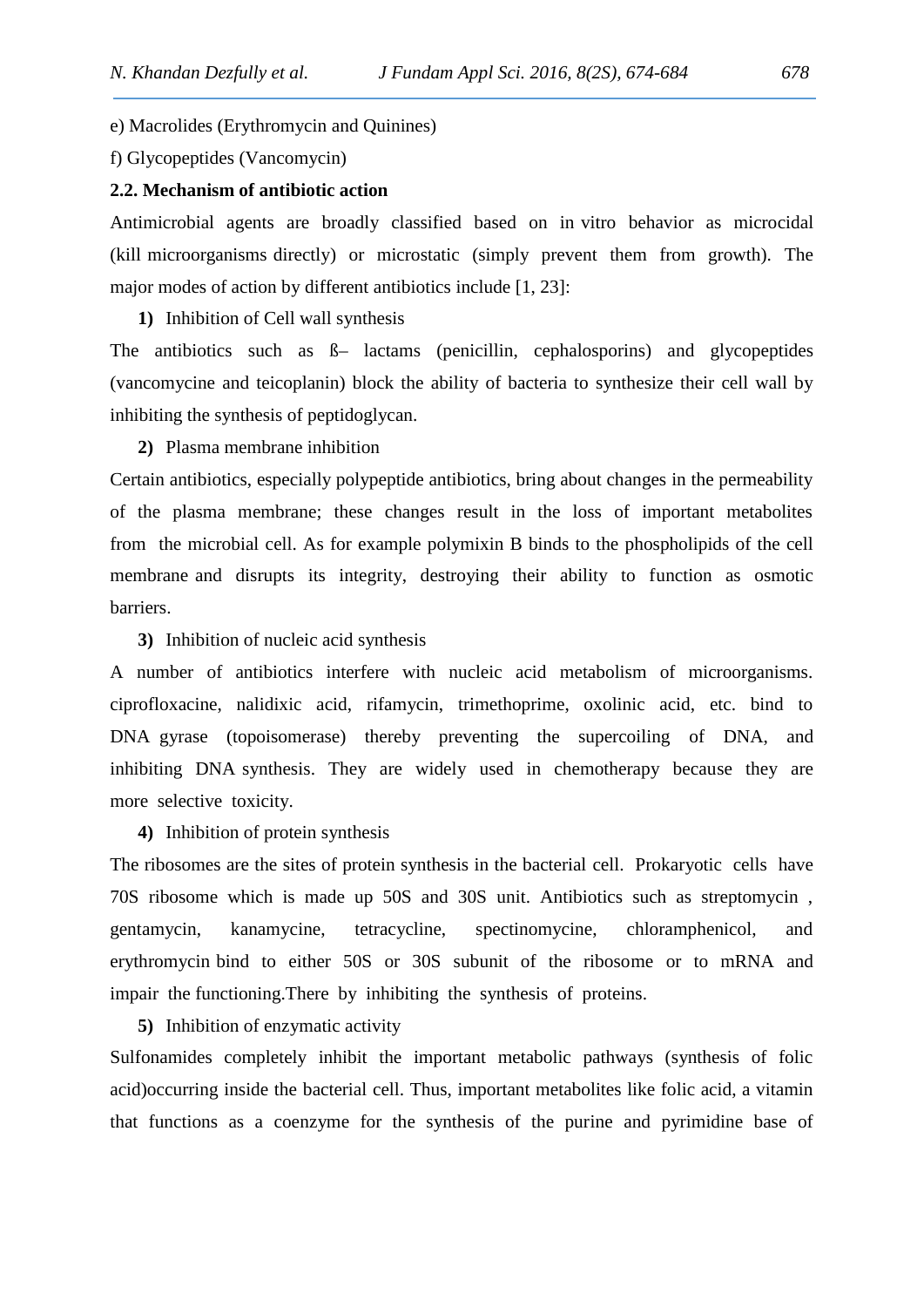nucleic acids,which the bacteria have to produce within their cells to survive are not produced.

#### **3. DRUG RESISTANCE IN MICROBES**

Although, antimicrobial agents represent one of the essential therapeutic tools, both in human and veterinary medicine to control and treat a variety of microbial infectious diseases. However, during the past five decades the use and sometimes misuse of antimicrobials has caused bacterial resistance to currently available antibacterial drugs by either new mutations or the exchange of genetic information that is, placing past resistance genes into new hosts[24].

Several mechanisms of antimicrobial resistance are easily spread to a variety of bacterial genera [25, 26]:

A) Genetic resistance: this occurs due to chromosomal mutations or acquisition of antibiotic resistant genes on plasmids or transposons.

B) Phenotypic resistance: this occurs due to changes in bacterial physiological state in stationary phase.

The main phenotypic antimicrobial resistance is as follows:

a) Enzymatic inactivation like ß-lactams, Aminoglycosides and Macrolides.

b) Decreased permeability/uptake like ß -lactams and Aminoglycosides

c) Enhanced efflux like Tetracycline, Quinolones and Macrolides.

d) Alteration of drug target site due to change in antibiotic binding target site like of ßlactamase, Quinolones, Aminoglycosides, Vancomycin, Macrolides and TMP/ SMX.

### **4. NEW CHALLENGES IN ANTIBIOTICS**

Today, over 30,000 clinical diseases described. Under a third of these could be treated symptomicaly and just a few can be cured. Despite the developments and progress made in modern medicine, science and biotechnology, infectious diseases are still the second leading cause of death worldwide [27, 28]. It is an epidemic of multiple antibiotic resistance in pathogens has been described in various fields, including but not limited to a global pandemic of methicillin-resistant *Staphylococcus aureus* (MRSA) infection [29]. The global spread of antibiotic resistance properties among common respiratory pathogens such as *Streptococcus pneumoniae* and *Mycobacterium tuberculosis* and epidemic in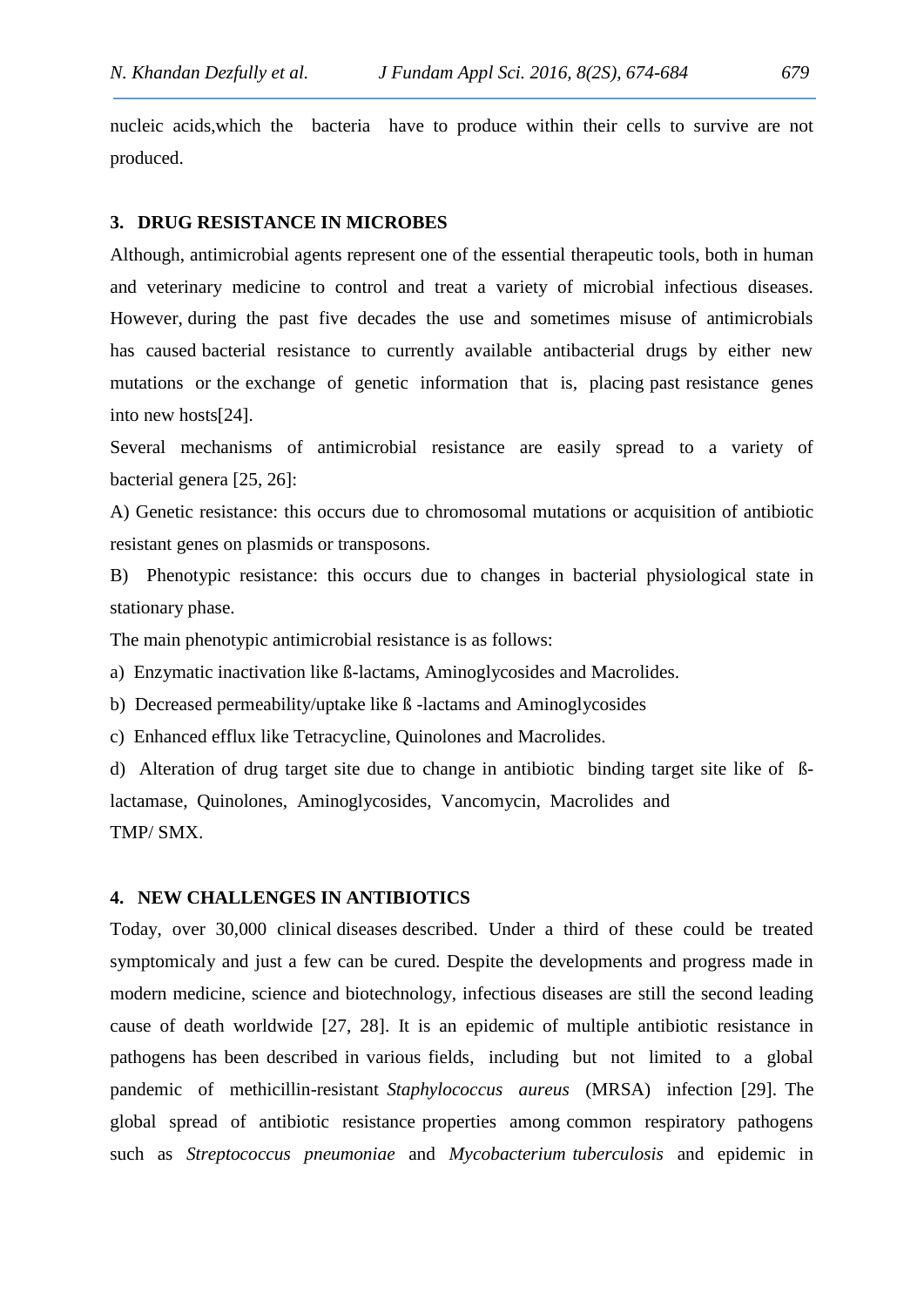Vancomycin Resistant Enterococci (VRE), *Pseudomonas aeruginosa* and *Candida albicans*, etc. Infections caused by these and other antibiotic-resistant microorganisms have given effect and significant impact on morbidity and mortality, which has become a major clinical and public health problem in the 21st century [30-32]. According to World Health Organization (WHO), over-prescription and incorrect use of antibiotics leads to the generation of antibiotic resistance in many human pathogens. The slogan of WHO in 2011 was "multi- drug resistant pathogens have become a major global healthcare threat" [21]. Moreover, the undesirable side effects and toxicity of some used antibiotics (Ningthoujam et al, 2009), non-cultivable of some species of potent bacteria [33] and the exhaustion of the natural sources dictate an increasing necessity of survey for unexplored and under-explored niche habitats for the isolation and discovery of natural product-based drugs with broad-spectrum which possess different mechanisms of action and which are free from undesirable side effects (safe) [24] Such things be developed as part of the strategy to control the emerging drug-resistant pathogens in research programs around the world [32, 34-36]. Hence, there is a need for more and more screening programs in isolation of new potent organisms and novel antimicrobial metabolites from newer ecosystem for potential pharmaceutical, agriculture and industrial applications around the world [37-45].

#### **5. CONCLUSION**

Antibiotics are secondary metabolites with powerful therapeutic activity which are produced by potent living organisms. In recent times, the drug resistant strains of microorganisms emerge more quickly than the rate of discovery of new drugs and antibiotics. Hence the search for isolating novel antibiotics continues to be of immense importance in research programs around the world for pharmaceutical, industrial and agricultural applications.

### **6. FINANCIAL SUPPORT**

Nil.

### **7. CONFLICTS OF INTEREST**

There are no conflicts of interest.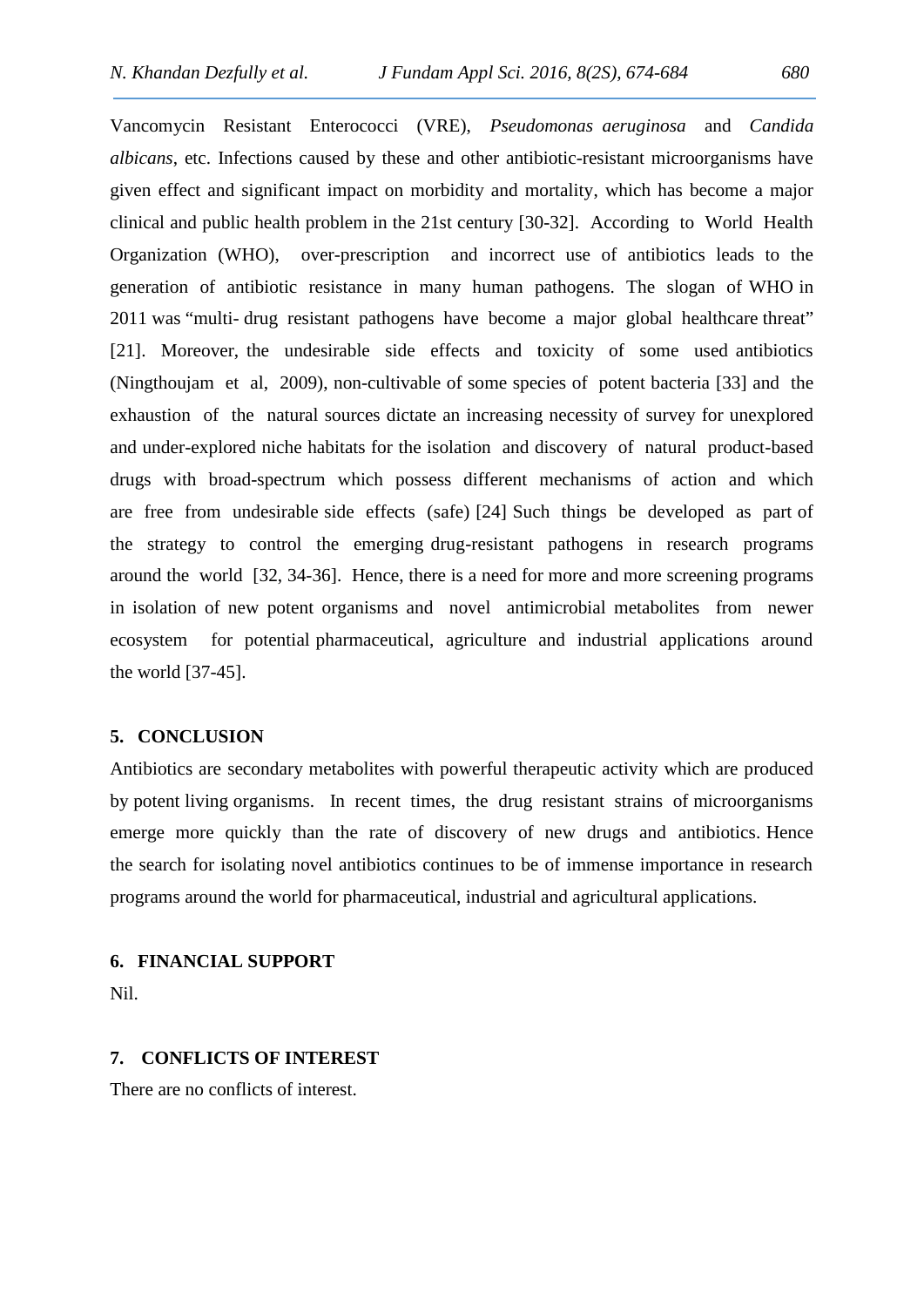#### **8. REFERENCES**

- [1] Walsh C. Antibiotics. Am. Soc. Microbiol., 2003a.
- [2] Lorian, V. (Ed.). Antibiotics in laboratory medicine, Lippincott Williams & Wilkins Company, 2005.
- [3] Korzybski T, Kowszyk-Gindifer Z, Kurylowicz W. Antibiotics: origin, nature and properties, Elsevier, 2013.
- [4] Demain AL. Pharmaceutically active secondary metabolites of microorganisms. Appl. Microbial, Biotechnol., 1999, 1,52(4), 455-63.
- [5] Quigley EM, Quera R. Small intestinal bacterial overgrowth: roles of antibiotics, prebiotics, and probiotics. Gastroenterol., 2006, 130(2)S, 78-90.
- [6] Baltz RH. Antimicrobials from actinomycetes: back to the future. Microbe-Am Soc. Microbiol., 2007, 2(3), 125–131.
- [7] Dharmaraj S. Marine *Streptomyces* as a novel source of bioactive substances. World J. Microbiol Biotechnol. 2010., 26(12), 2123-39.
- [8] Demain AL, Sanchez S. Microbial drug discovery: 80 years of progress.J. Antibiot., 2009, 62(1), 5-16.
- [9] Omura S. (Ed.). The search for bioactive compounds from microorganisms, Springer Science & Business Media, 2012.
- [10]Waksman SA, Schatz A. Streptomycin–origin, nature, and properties. J. Am. Pharm. Assoc. 1945, 34(11), 273-91.
- [11]Williams ST. Genus Streptomyces waksman and henrici 1943. Bergey's Manual of Syntematic Bacteriology. Williams and Wilkins Company, Baltimore, 1989, 2452-2492.
- [12]Clardy J, Fischbach MA, Walsh CT. New antibiotics from bacterial natural products, Nat. Biotechnol., 2006, 24(12), 41-50.
- [13]Olano C, Méndez C, Salas JA. Antitumor compounds from marine actinomycetes. Mar. Drugs., 2009, 7(2):210-48.
- [14]Pecznska-Czoch, W And Mordarski, M. Actinomycete enzymes. In: M.Goodfellow, S. T. Williams, and M. Mordarski (Eds.), Actinomycetes in Biotechnology, Academic Press Limited, London,1988, 219–283.
- [15]Huneck S. The significance of lichens and their metabolites, Naturwissenschaften, 1999, 86(12):559-70.
- [16]Janos Berdy, J. Bioactive microbial metabolites. J. Antibiot., 2005, 58, 1-26.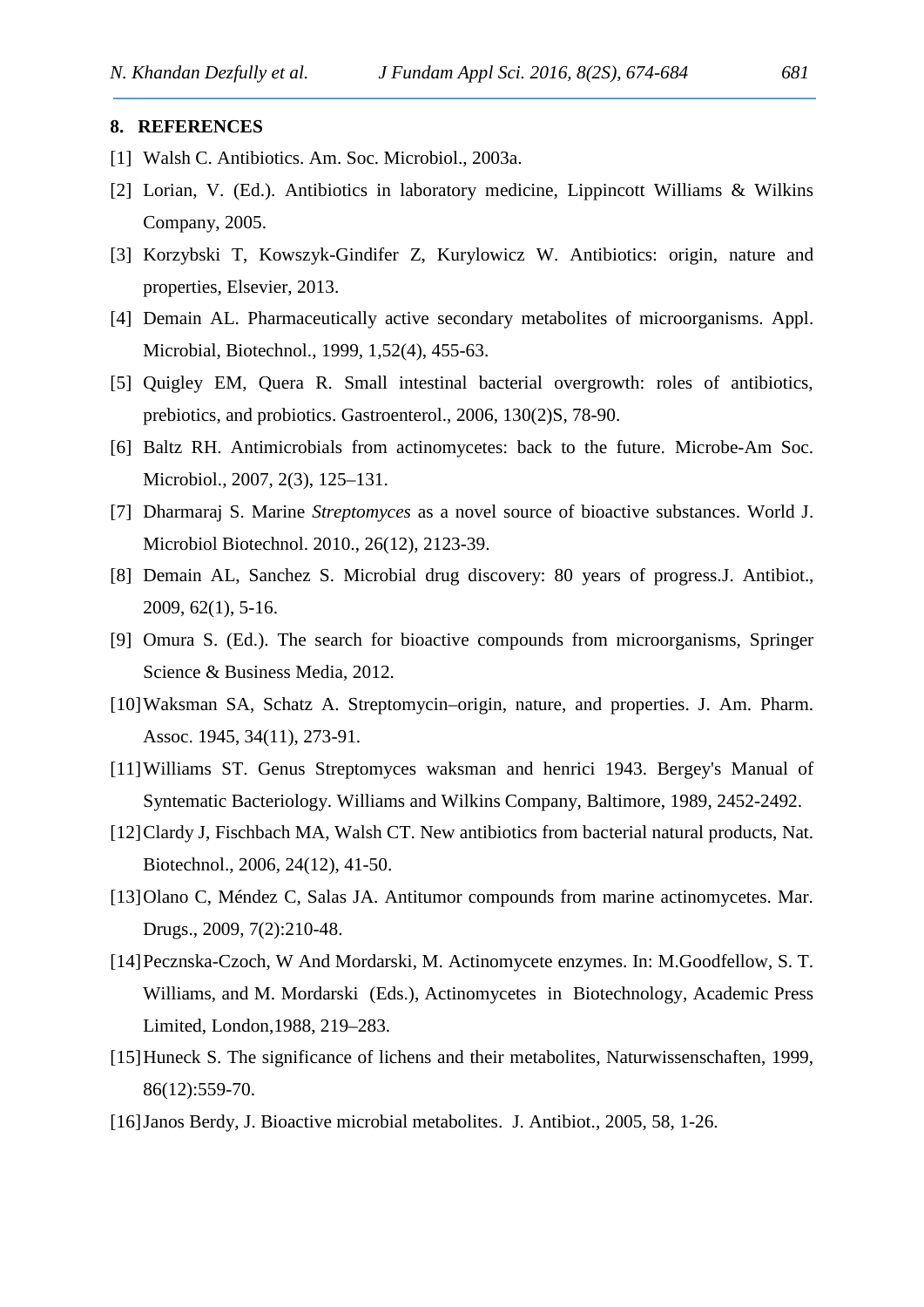- [17]Lancini G, Demain AL. Bacterial pharmaceutical products. InThe prokaryotes, Springer Berlin Heidelberg, 2013, 257-280.
- [18] Demain AL. Importance of microbial natural products and the need to revitalize their discovery. J. Ind. Microbiol. Biotechnol., 2014, 41(2), 185-201.
- [19]Finch R. Bacterial resistance—the clinical challenge. Clin. Microbiol. Infec, 2002, 8(s3), 21-32.
- [20]Norrby SR, Nord CE, Finch R. Lack of development of new antimicrobial drugs: a potential serious threat to public health. Lancet Infect. Dis., 2005, 5(2):115-9.
- [21]Alanis AJ. Resistance to antibiotics: are we in the post-antibiotic era?. Arch. Med. Res., 2005, 36(6):697-705.
- [22]Abdallah EM. Plants: An alternative source for antimicrobials. J. Appl. Pharm. Sci. 2011, 1(6):16-20.
- [23] Tortora GJ, Funke BR, Case CL. Microbiology: An Introduction. Pearson Education, Inc., India, 2009.
- [24]Walsh C. Where will new antibiotics come from?, Nat. Rev. Microbiol., 2003, 1(1):65- 70.
- [25]Sefton AM. Mechanisms of antimicrobial resistance, Drugs, 2002, 62(4):557-66.
- [26] Tenover FC. Mechanisms of antimicrobial resistance in bacteria, Am. J. Med., 2006, 119(6):S3-10.
- [27]Luzhetskyy A, Pelzer S, Bechthold A. The future of natural products as a source of new antibiotics, Curr. Opin. Invest. Drugs, 2007, 8(8):608-13.
- [28]Kumar R, Yadav BR, Singh RS. Antibiotic resistance and pathogenicity factors in Staphylococcus aureus isolated from mastitic Sahiwal cattle. J. Biosci., 2011 , 36(1):175- 88.
- [29]Baquero F. Gram-positive resistance: challenge for the development of new antibiotics. J. Antimicrob. Chemoth., 1997, 39(1):1-6.
- [30]Quadri LE. Strategic paradigm shifts in the antimicrobial drug discovery process of the 21st century. Infect. Disord. Drug Targets, 2007, 7(3):230-7.
- [31]Spellberg B, Guidos R, Gilbert D, Bradley J, Boucher HW, Scheld WM, Bartlett JG, Edwards J, Infectious Diseases Society of America. The epidemic of antibiotic-resistant infections: a call to action for the medical community from the Infectious Diseases Society of America. Clin. Infect. Dis., 2008, 46(2):155-64.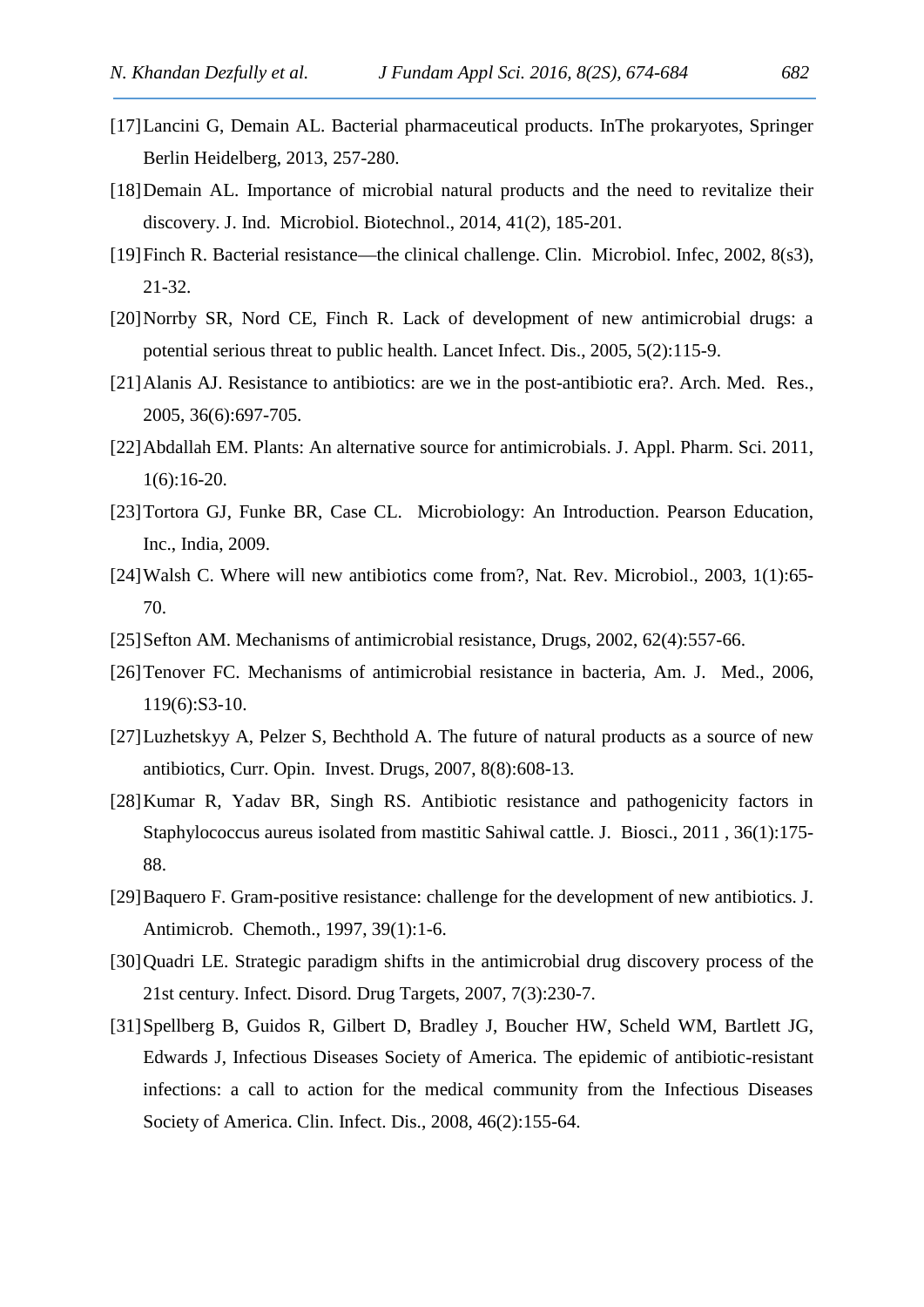- [32]Piddock LJ. The crisis of no new antibiotics—what is the way forward?. Lancet Infect. Dis., 2012, 12(3):249-53.
- [33]Ling LL, Schneider T, Peoples AJ, Spoering AL, Engels I, Conlon BP, Mueller A, Schäberle TF, Hughes DE, Epstein S, Jones M. A new antibiotic kills pathogens without detectable resistance. Nature, 2001, 517(7535), 455-9.
- [34]Wise R, Hart T, Cars O, Streulens M, Helmuth R, Huovinen P, Sprenger M. Antimicrobial resistance is a major threat to public health. Brit. Med. J., 1998, 317(7159):609-11.
- [35]Projan SJ. New (and not so new) antibacterial targets–from where and when will the novel drugs come?. Curr. Opin. Pharmacol., 2002, 2(5):513-22.
- [36]Livermore DM, Blaser M, Carrs O, Cassell G, Fishman N, Guidos R, Levy S, Powers J, Norrby R, Tillotson G, Davies R. Discovery research: the scientific challenge of finding new antibiotics. J. Antimicrob. Chemoth., 2011, 1941-1944.
- [37]Laidi RF, Elshafei A, Sanker M, Cheick B, Hocine H. Screening, isolation and characterization of a novel antimicrobial producing actinomycetes, strain RAF10. Biotechnol. 2007, 6, 489-96.
- [38]Awad MH, El-Shahed KY, El-Nakkadi AE. Isolation, screening and identification of newly isolated soil Streptomyces (Streptomyces sp. NRC-35) for -lactamase inhibitor production, World Appl. Sci. J., 2009, 7(5), 637-46.
- [39]Naikpatil SV, Rathod JL. Selective isolation and antimicrobial activity of rare actinomycetes from mangrove sediment of Karwar, J. Ecobiotechnol., 2011, 28, 3(10).
- [40]Raja A, Prabakarana P. Actinomycetes and drug-an overview. Am.J. Drug Discov. Dev., 2011, 1:75-84.
- [41]Goodfellow M, Stach JE, Brown R, Bonda AN, Jones AL, Mexson J, Fiedler HP, Zucchi TD, Bull AT. Verrucosispora maris sp. nov., a novel deep-sea actinomycete isolated from a marine sediment which produces abyssomicins. Antonie Van Leeuwenhoek., 2012, 101(1):185-93.
- [42]Khandan ND, Janardhana GR. Diversity and antimicrobial activities of actinomycetes isolated from soil samples of Kodagu, Karnataka state (India). Int. J. Microbiol. Res., 2013, 5(3):404-9.
- [43]Gangwar M, Dogra S, Gupta UP, Kharwar RN. Diversity and biopotential of endophytic actinomycetes from three medicinal plants in India, Afr. J. Microbiol. Res., 2014, 8(2):184-91.